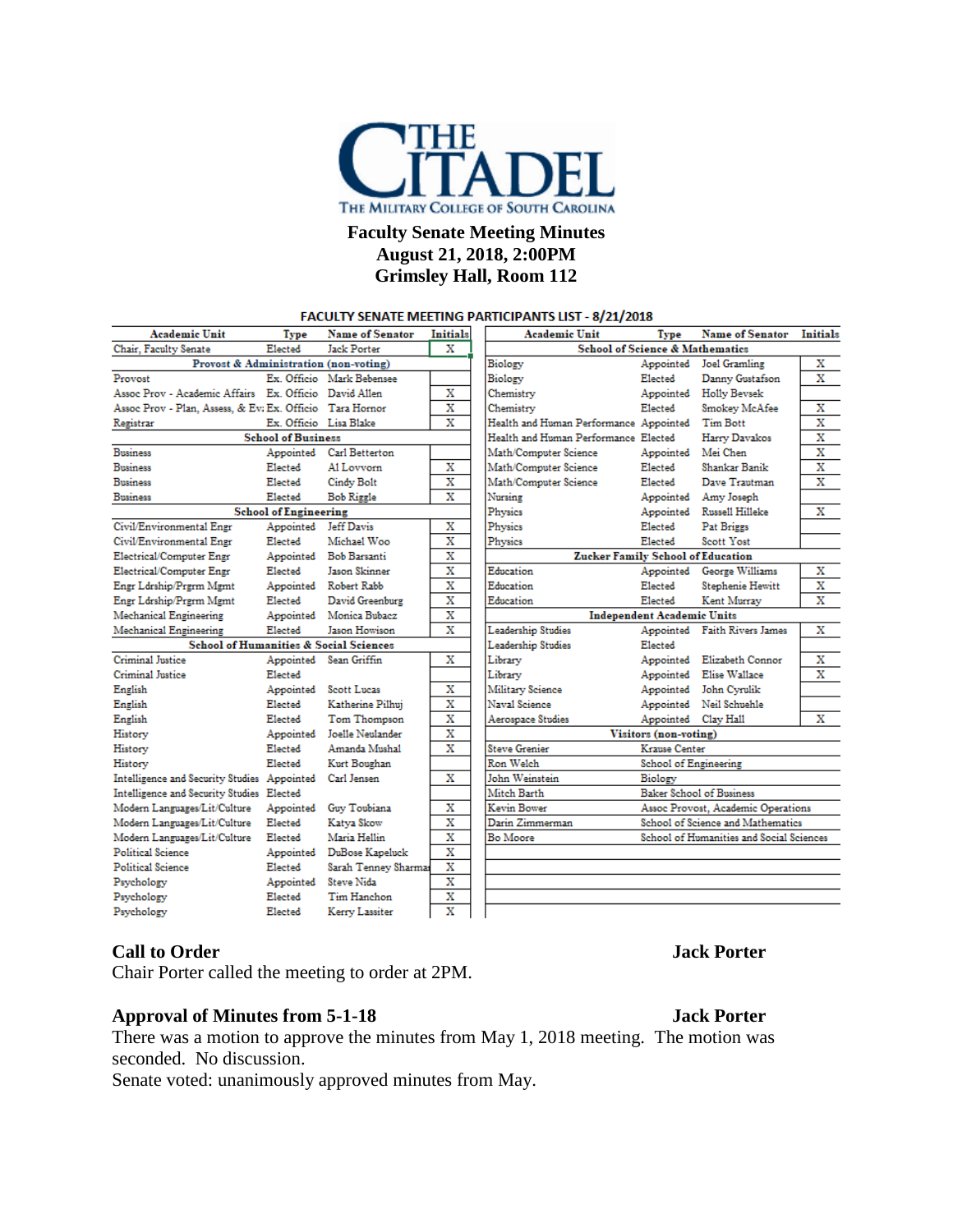### **Election of New Recording Secretary Jack Porter**

Nominated Al Lovvorn for Recording Secretary Position. He is a member of Executive Committee and has the ability to upload minutes to public website. Motion was seconded. Senate voted: unanimously approved.

### **Selection of Future Faculty Senate Meetings Day/Time Tom Thompson**

Need to confirm day and times for future Senate meetings due to the T/R schedule time change. Tom Thompson reviewed the proposal to the monthly meeting schedule based on possible conflicts.

Proposed to meet the second Friday of every month at 2PM during the Fall Semester. Motion approved and seconded.

## Discussion:

Members conveyed concern about 2PM on Friday's – is there no other time? Jack Porter explained that there are two timeframes when all faculty are free and that is the 50-minute timeframe when the cadets are attending LTP.

Committee is concerned the 50-minute time window wouldn't be sufficient time to conduct business – too narrow of a time slot.

Holding meetings on Friday afternoon will ensure no one is caught in between class times either before or after the meeting is held.

Suggestion to shorten the agenda to make sure meeting times don't go too long. An explanation was offered that it's not necessarily the length of the agenda that poses the time constraint but the length of discussion that transpires on any particular topic. Suggestion made to have hard deadlines for agenda items to be submitted.

Comment made that perhaps the 2PM timeframe on Fridays will entice more faculty to attend parade.

Discussion concluded.

Move to vote and approve the Fall meeting schedule to the second Friday of the month at 2PM. Senate voted: One nay – remaining members approved. Motion passed.

## **Proposal on Early Tenure Jeff Davis/Robert Raab**

Early Tenure Proposal has been presented several times. Requesting Senate vote. Presenters provided information regarding who is in favor of proposal to include Deans and Department Heads. Showed what schools on campus already have early tenure procedures. Also demonstrated that early tenure procedures have been adopted at many other institutions. Explained proposal – the intention is to reward exceptional performance, retention, and provide incentives to keep faculty.

Discussion:

Reviewed going up for tenure early can be risky if not approved and there should be consequences if the individual doesn't receive it. FTPC wants to see specific wording added to identify consequences of going up early: Is failure for early tenure to result in loss of position/termination or does the faculty member get to try again the following year at the normal tenure promotion point?

Compromise language approved by the FTPC:

3-601 revision that was discussed (but not voted on) at the May 1, 2018 Faculty Senate meeting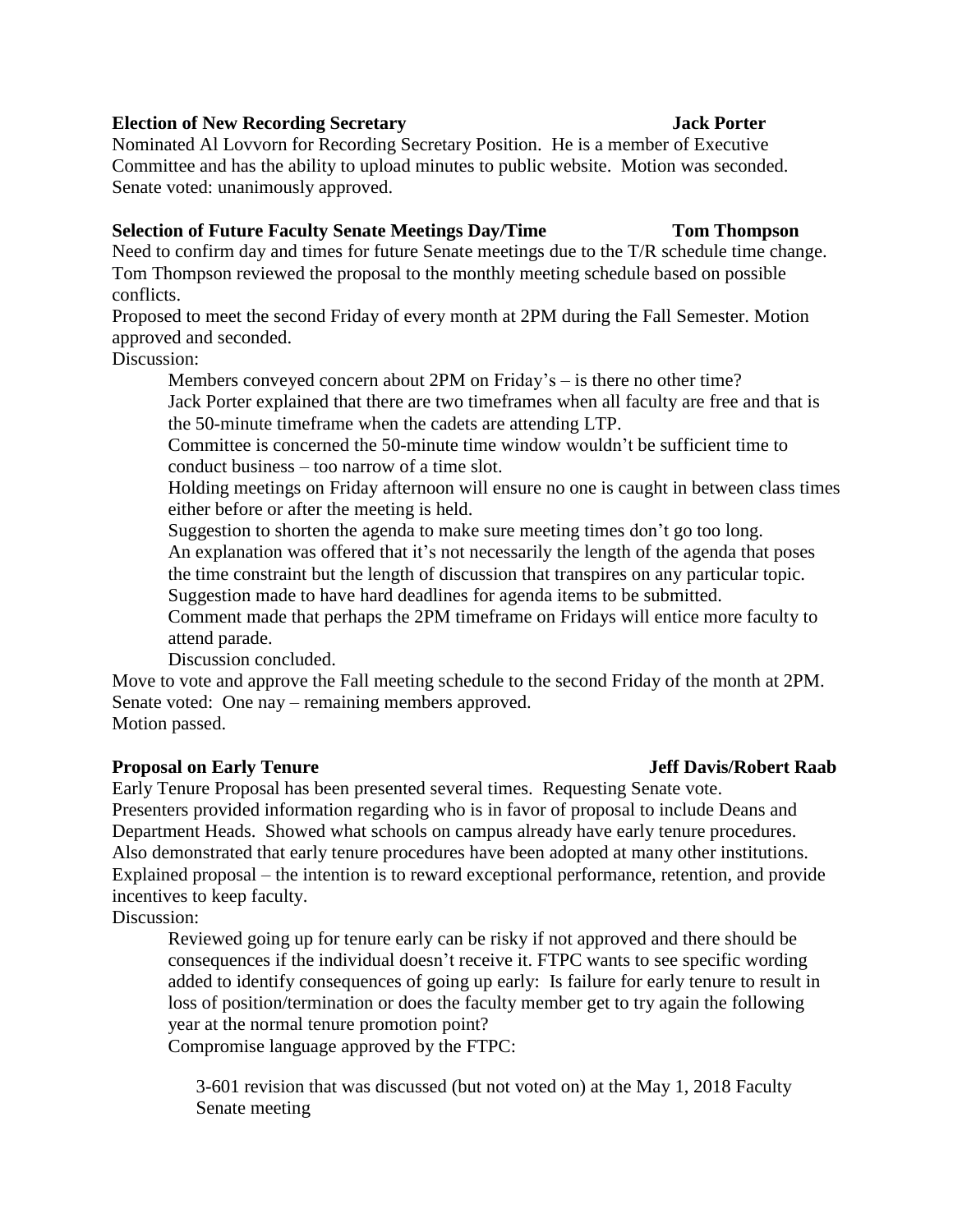### A. Eligibility for Tenure

- 1. In the last year of the probationary appointment (see Section 4.B), the faculty member applies for tenure. During the year in which the application for tenure is made, the faculty member must be engaged in the normal professional responsibilities of teaching, scholarship, and service at The Citadel. The candidate must not be on leave (with or without pay) or on sabbatical.
- 2. In exceptional cases, a person may stand for tenure one year earlier than the stated guidelines with permission of the appropriate department faculty, department head and/or dean, and Provost. The decision will follow the same currently stated process with the same potential outcomes.
- 3. The qualifications for tenure usually include the earned terminal degree in the field or its equivalent, as determined at time of hire, previous professional record, and sustained professional performance at The Citadel. The academic needs of The Citadel will also be considered in the tenure process.

Reminded that this is only aimed at Assistant Professors that come in.

Members expressed their concern regarding the definition of "exceptional" – wants clarification of what that exactly means.

Suggestion to tie exceptional performance to department standards which would allow departments to document a record of performance and then allow the professor to go up for tenure early.

Joelle Neulander discussed that this process starts at the Department Head level to decide who should go up for early tenure based on performance. Concerned that this proposal could be a slippery slope and suggested maybe the standards needs to be reexamined and reviewed. Reminded that the set standards should be followed and is concerned and weary of the fuzzy language in this proposal.

A question was raised regarding why did tenure promotion switch from five years to six and why are we looking at reducing that back to five years and providing tenure early? An explanation was offered stating if the faculty member is able to handle research and teaching then he or she should be rewarded with early tenure.

A suggestion was offered to solve the issue of faculty salaries since they are too low. Explained if this issue was addressed then they wouldn't need to go up for early promotion.

Suggestion made to take this information back to the Departments and discuss it with faculty members.

Suggestion made to specifically define the word "exceptional" and add that language to the proposal.

Motion to table proposal for September meeting. Motion seconded and approved.

Senate voted: One nay, remaining members approved.

Proposal for Early Tenure tabled until September meeting.

### **Update on Parking Advisory Committee Jeff Davis**

The PAC continues to meet. A consulting firm hired to review the campus, take inventory, and look at the current parking situation and space utilization.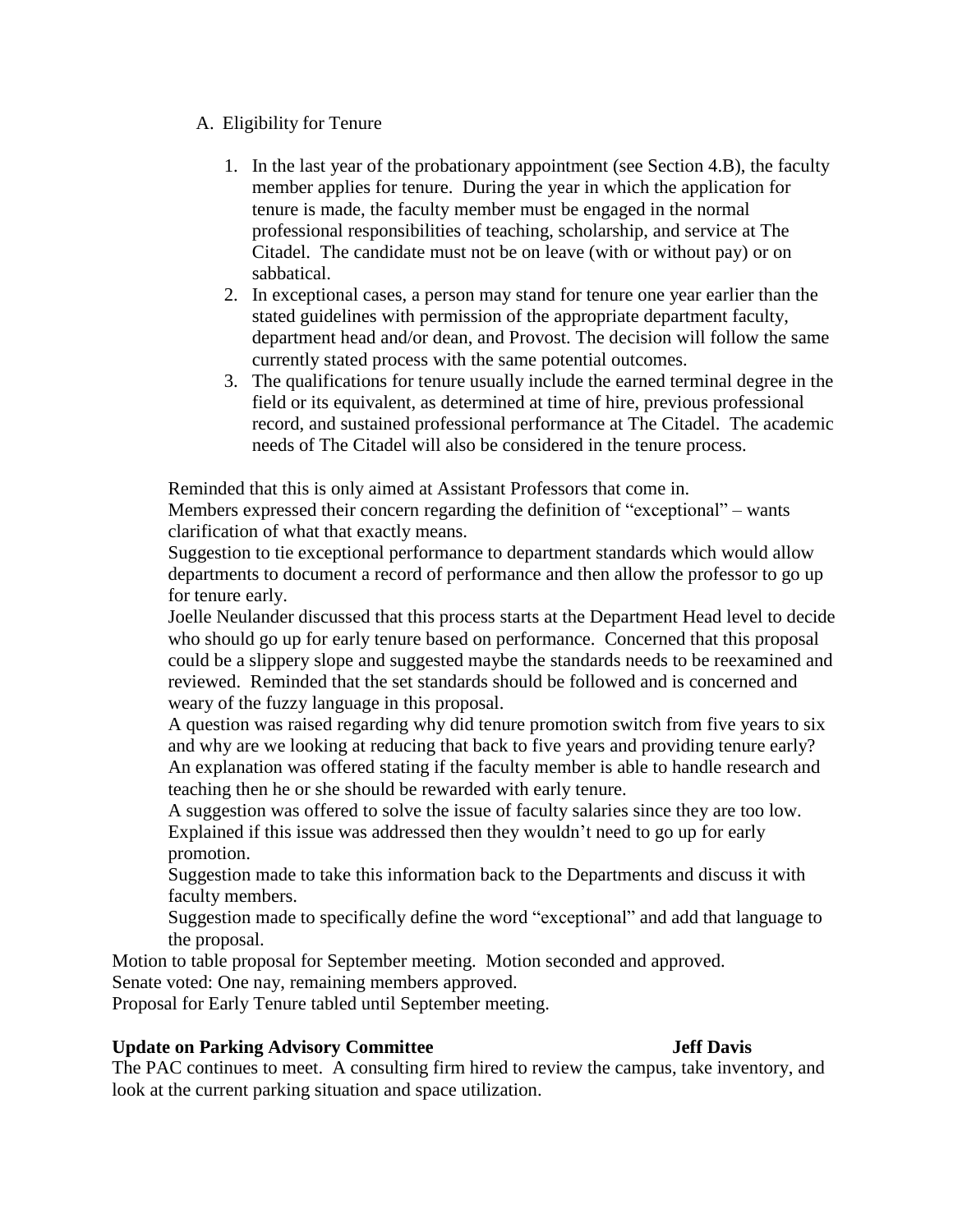The consulting firm is engaging with stakeholders, setting up meetings, and looking at how to manage parking for special events.

A survey is being prepared by an engineering company to determine the best approach to meet supply and demand of the campus.

The engineering company is also looking at a longer horizon in regards to growth, new buildings, loss of current space. 2028 is the new horizon.

The firm is conducting data research and should be finished in September and will draft a recommendation in October. Recommendations should be completed in Nov/Dec timeframe and looking to present those recommendations at the BOV meeting in January. No discussion required.

### **Standing Committees Tom Tom Thompson/Jack Porter**

## **1. Faculty Senate Liaisons**

Issues happen in the summer when we're not in session and the concept was for committees to be constituted on a calendar year so that members are available to spring into action if they were needed, e.g., housing issue and parking issue. After two years of action, it's not working. Go back to academic year plan and form the new committees in the spring sot they are ready to meet in the summer if they have to and ask the committees to do their initial meeting in the Fall before the students get back. Make sure standing committees have Faculty Senate Liaisons on the committees.

## **2. Proposal for New Schedule – Back to Academic Year**

Reviewed the actual proposal to go back to the academic year. Take this calendar year and roll everyone over for another semester until May 2019 and count a year and a half of service. Initial meetings would be held before students returned for the Fall semester. Motion approved and seconded.

Discussion:

Current committees will remain in effect until spring and will be re-staffed before leaving for the summer break.

Suggestion to amend wording to include 'Faculty Senate' in standing committees – amendment approved and seconded.

Suggestion to amend wording to include "…no sooner than August 15 and..." regarding the initial meeting timeframe in August. Amendment approved and seconded.

Suggestion to amend wording, "...no later than August 31…" regarding the initial meeting in August. Amendment approved and seconded.

Both amendments voted on and unanimously approved by all members. Suggestion to have initial committee meetings in September instead of before when the students return. Tom Thompson clarified that historically those committees that wait to meet will usually never end up meeting at all Tom Thompson will update these changes in the proposal.

Move to vote on proposal and move committee assignments back to the academic year. Senate voted: unanimously approved.

## **3. Two Committee need to be staffed – Faculty Awards & Faculty Governance**